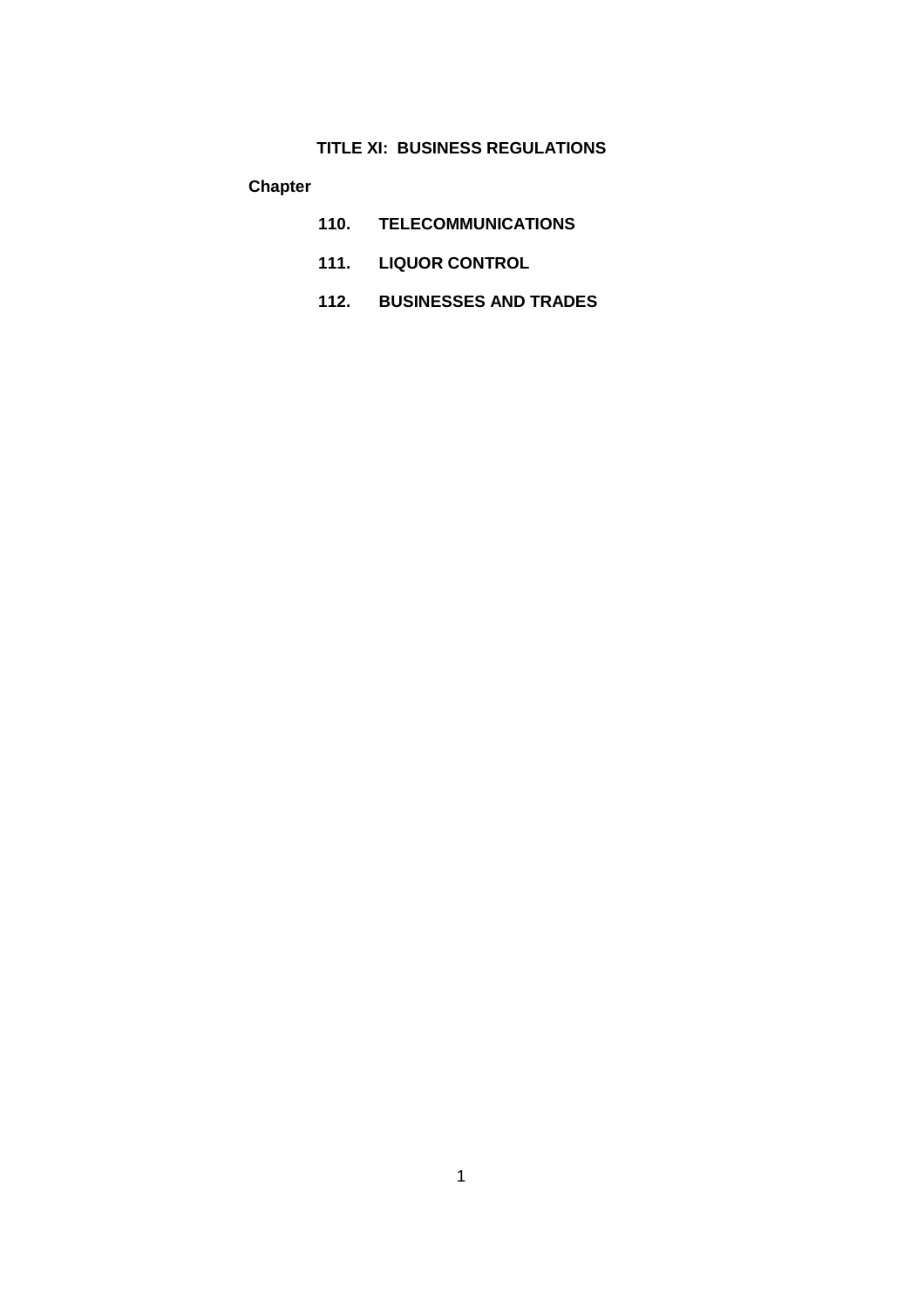# **CHAPTER 110: TELECOMMUNICATIONS**

Section 110.01 Generally

# **§ 110.01 GENERALLY.**

(A) The purposes of this section are to regulate access to and ongoing use of public rights-of-way by telecommunications providers for their telecommunications facilities while protecting the public health, safety, and welfare and exercising reasonable control of the public rights-of-way in compliance with the Metropolitan Extension Telecommunications Rights-of-Way Oversight Act (Public Act 48 of 2002 being MCL 484.3101 through 484.3120) ("Act") and other applicable law, and to ensure that the City qualifies for distributions under the Act by modifying the fees charged to providers and complying with the Act.

(B) Nothing in this section shall be construed in such a manner as to conflict with the Act or other applicable law.

(C) For the purpose of this section, the following definitions shall apply unless the context clearly indicates or requires a different meaning.

ACT. The Metropolitan Extension Telecommunications Rights-of-Way Oversight Act (Public Act 48 of 2002 being MCL 484.3101 through 484.3120), as amended from time to time.

*CITY.* The City of Brown City.

*CITY COUNCIL.* The*CITY COUNCIL* of the City of Brown City, or its designee. This section does not authorize delegation of any decision or function that is required by law to be made by the *CITY COUNCIL*.

*CITY MANAGER.* The *CITY MANAGER* or his or her designee. (1997 Code, § 1402) (Ord. passed 1-27-2003)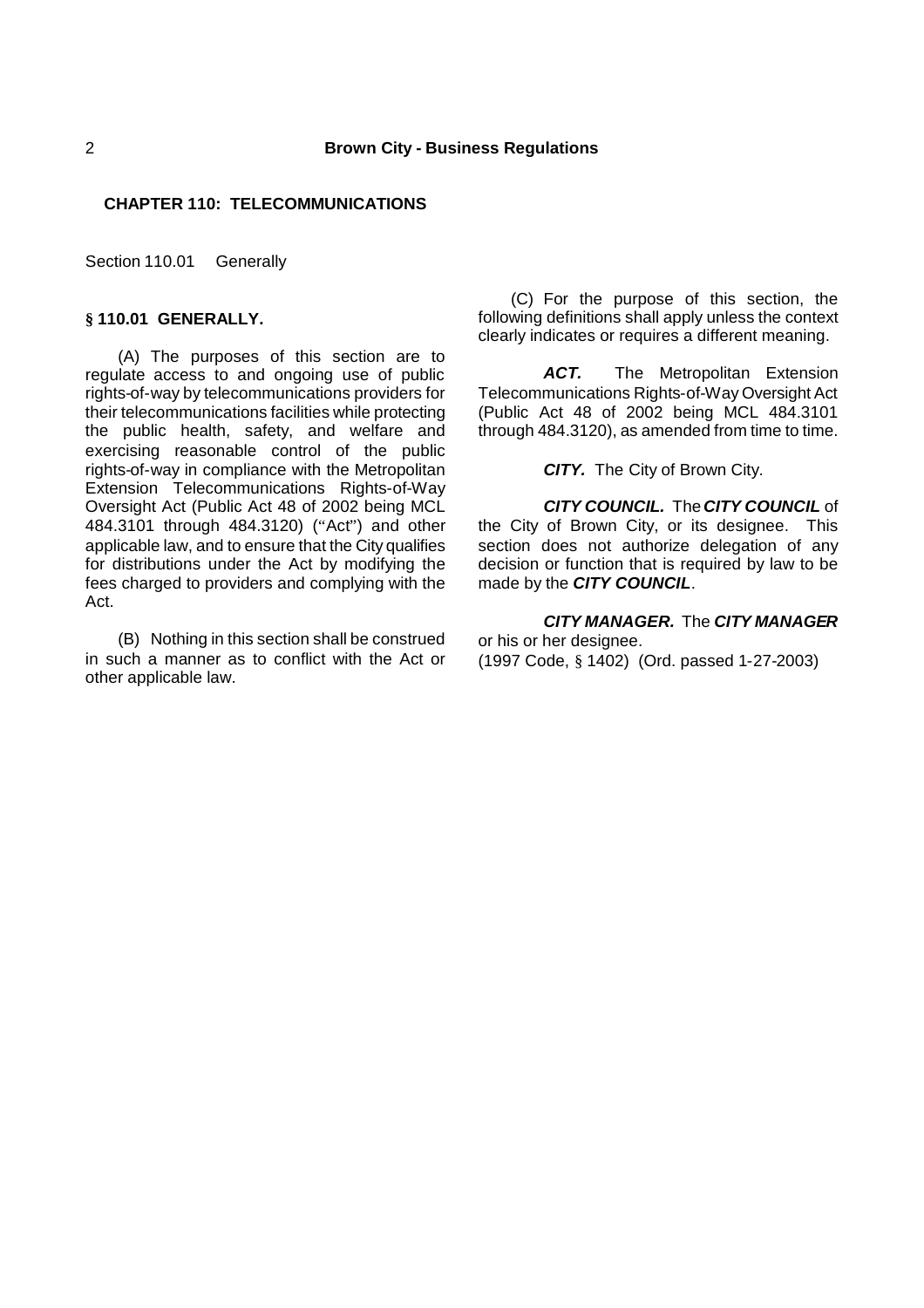# **CHAPTER 111: LIQUOR CONTROL**

# **Section**

111.01 Definitions

# **§ 111.01 DEFINITIONS.**

Words used in this chapter shall have their usual and customary meaning; provided, however, that all words defined in Public Act 58 of 1998 being MCL 436.1101 - 436.2303, as amended, and used in this section, shall have the meaning given in the Act and is adopted by reference. (1997 Code, § 4501)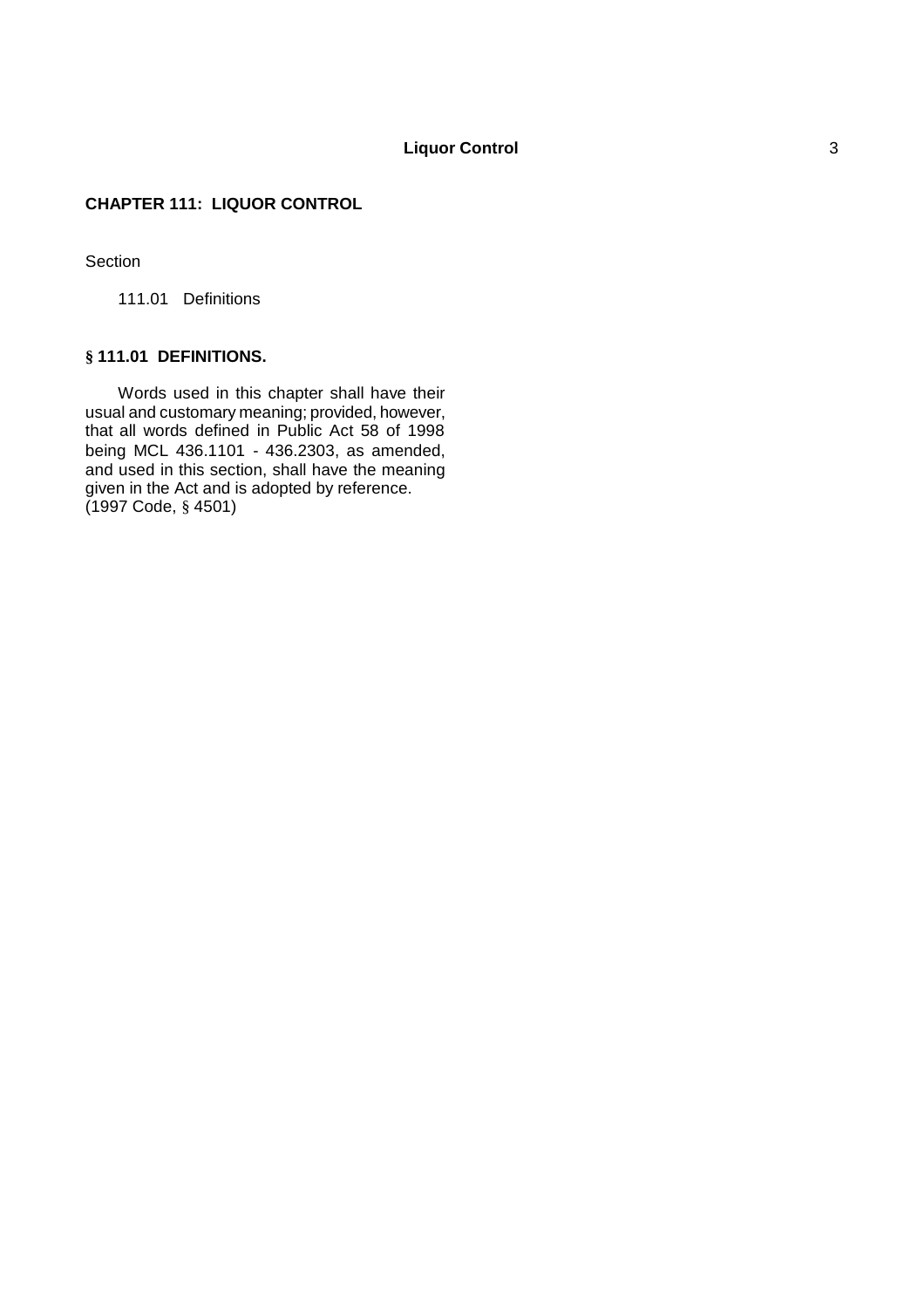# **CHAPTER 112: BUSINESSES AND TRADES**

Section

# *General License Provisions*

- 112.01 License required
- 112.02 Conditions of issuance
- 112.03 Application
- 112.04 Termination
- 112.05 State license
- 112.06 Renewal
- 112.07 Exemption from fee
- 112.08 Nontransferability
- 112.09 Appeal to Council
- 112.10 Suspension and revocation
- 112.11 Notice of revocation of license; hearing
- 112.12 Must carry license
- 112.13 Record of licenses
- 112.14 Appeal

# *License Fees*

112.30 Schedule

## *Hawkers, Peddlers, and Solicitors*

- 112.45 Definitions
- 112.46 License
- 112.47 Exhibition of license
- 112.48 Bond of solicitors
- 112.49 Invitation to premises

## *Transient Merchants*

- 112.60 Definition
- 112.61 License

# *Public Show, Circus, or Exhibition*

112.75 Bond

# *GENERAL LICENSE PROVISIONS*

# **§ 112.01 LICENSE REQUIRED.**

No person shall engage or be engaged in the

operation, conduct, or carrying on of any trade, profession, business, or privilege for which any license is required by any ordinance of the City, without first obtaining a license from the City in the manner provided for in this subchapter and the subchapter of this code requiring the license, unless licensed by the state and are permitted to collect sales tax. However, no City license is required for temporary businesses registered with the Brown City Homecoming/Festival Commission during the time of those City events.

(1997 Code, § 7101) Penalty, see § 10.99

# **§ 112.02 CONDITIONS OF ISSUANCE.**

No license shall be granted or delivered until the applicant therefor has complied with all the conditions precedent to its issue, as set forth in the subchapter of this code requiring the license. (1997 Code, § 7102)

## **§ 112.03 APPLICATION.**

(A) Unless otherwise provided in the subchapter requiring a license, the person required to obtain a license from the City to engage in the operation, conduct, or carrying on of any trade, profession, business, or privilege shall make application for the license to the Clerk, upon forms provided by the Clerk.

(B) All statements required to be made as to facts that are required for, or applicable to, the granting of any license required by the City, shall be made under oath or affirmation. (1997 Code, § 7103)

# **§ 112.04 TERMINATION.**

(A) (1) Unless otherwise provided in the subchapter requiring a license, the license shall begin on January 1 in each year and shall terminate on December 31 of the following year.

(2) Annual licenses issued after May 1 in any year shall terminate on December 31 of the following year.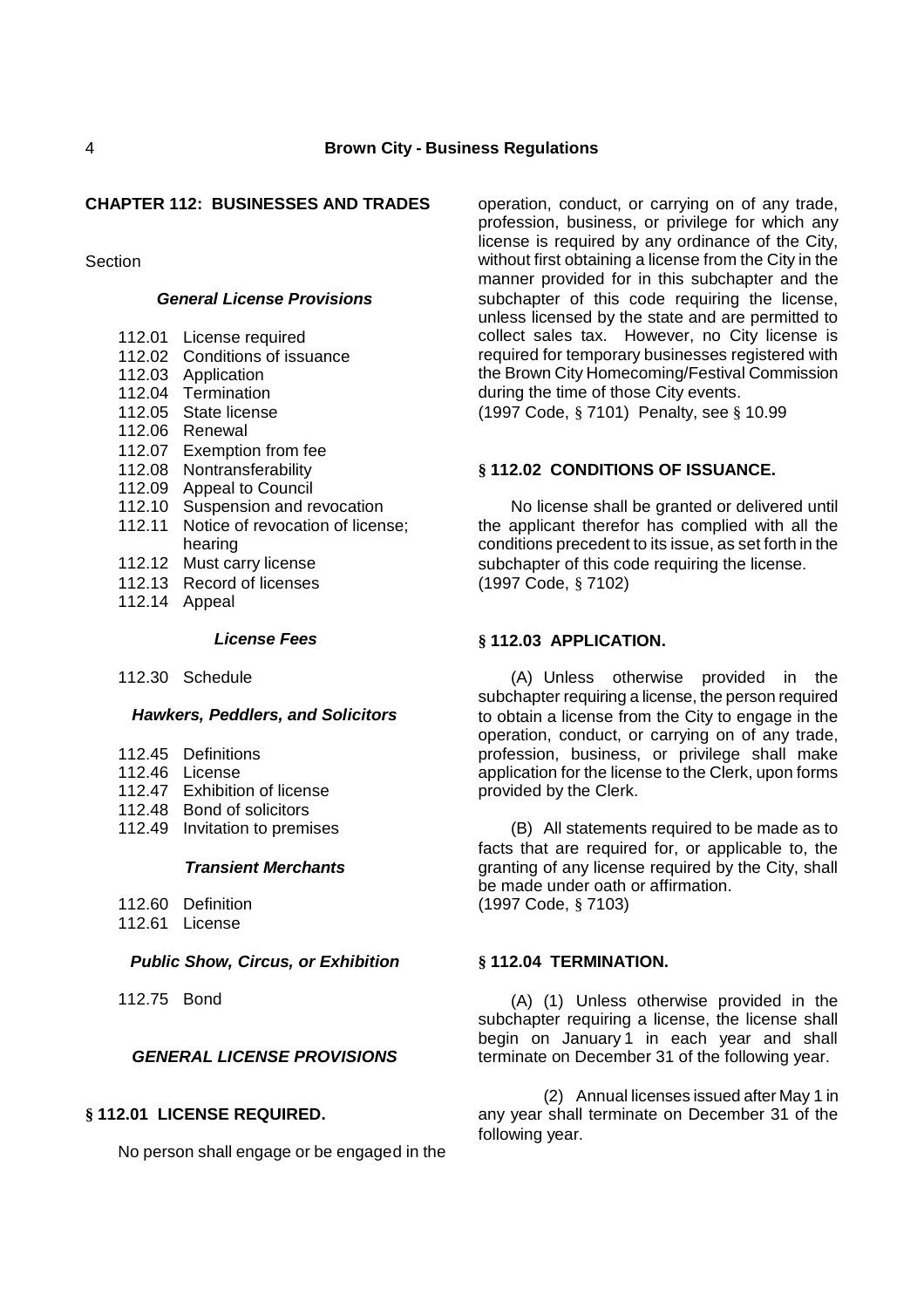(B) In all cases where the provisions of a subchapter permit the issuance of licenses for a period of less than 1 year, any license so issued shall become effective on its date of the issuance, and shall terminate at the end of the period for which it is issued. (1997 Code, § 7105)

### **§ 112.05 STATE LICENSE.**

No license required by this code shall be issued to any person who is required to have a license or permit from the state, until the person shall submit evidence that he or she has secured the state license or permit. (1997 Code, § 7106)

### **§ 112.06 RENEWAL.**

Applications for the renewal of any license shall be considered to be, and shall be treated in the same manner as, an original application for the license.

(1997 Code, § 7107)

### **§ 112.07 EXEMPTION FROM FEE.**

No license shall be issued by the Clerk under this code, except upon payment of the fee or fees therefor provided in § 112.30. (1997 Code, § 7108)

#### **§ 112.08 NONTRANSFERABILITY.**

Licenses issued by the City shall not be transferable, unless specifically authorized by the subchapter of this code requiring it, and then only in accordance with the provisions of that subchapter. (1997 Code, § 7109)

## **§ 112.09 APPEAL TO COUNCIL.**

(A) An applicant for any license, who has been refused the license for any reason by the authorized issuing officer, may appeal the refusal

to the Council, by setting forth all the facts in a written petition and filing the same with the Clerk.

(B) The Council may act on the petition, upon the facts set forth therein, or may grant a further hearing to the applicant. (1997 Code, § 7110)

#### **§ 112.10 SUSPENSION AND REVOCATION.**

(A) Any license required by this code may be suspended or revoked, or the renewal thereof refused, for misrepresentation of any material fact in the application for the license, or for any good cause by the Council, or by the officer of the City to whom application was required to be made to secure the license.

(B) For the purpose of this section, the following definition shall apply unless the context clearly indicates or requires a different meaning.

*GOOD CAUSE.* Any act, omission, or the permitting of a condition to exist, with respect to the license in question, that is:

(a) Contrary to the health, safety, or welfare of the public;

(b) Unlawful or fraudulent in nature;

(c) A violation of the subchapter under which the license was granted;

(d) Beyond the scope of the license issued; and/or

(e) A fact, circumstance, or condition that, had it existed or been known to the issuing authority at the time the license was granted, would have been sufficient grounds for refusal thereof.

(1997 Code, § 7111)

# **§ 112.11 NOTICE OF REVOCATION OF LICENSE; HEARING.**

No license issued under this code shall be revoked, except after hearing before the Council,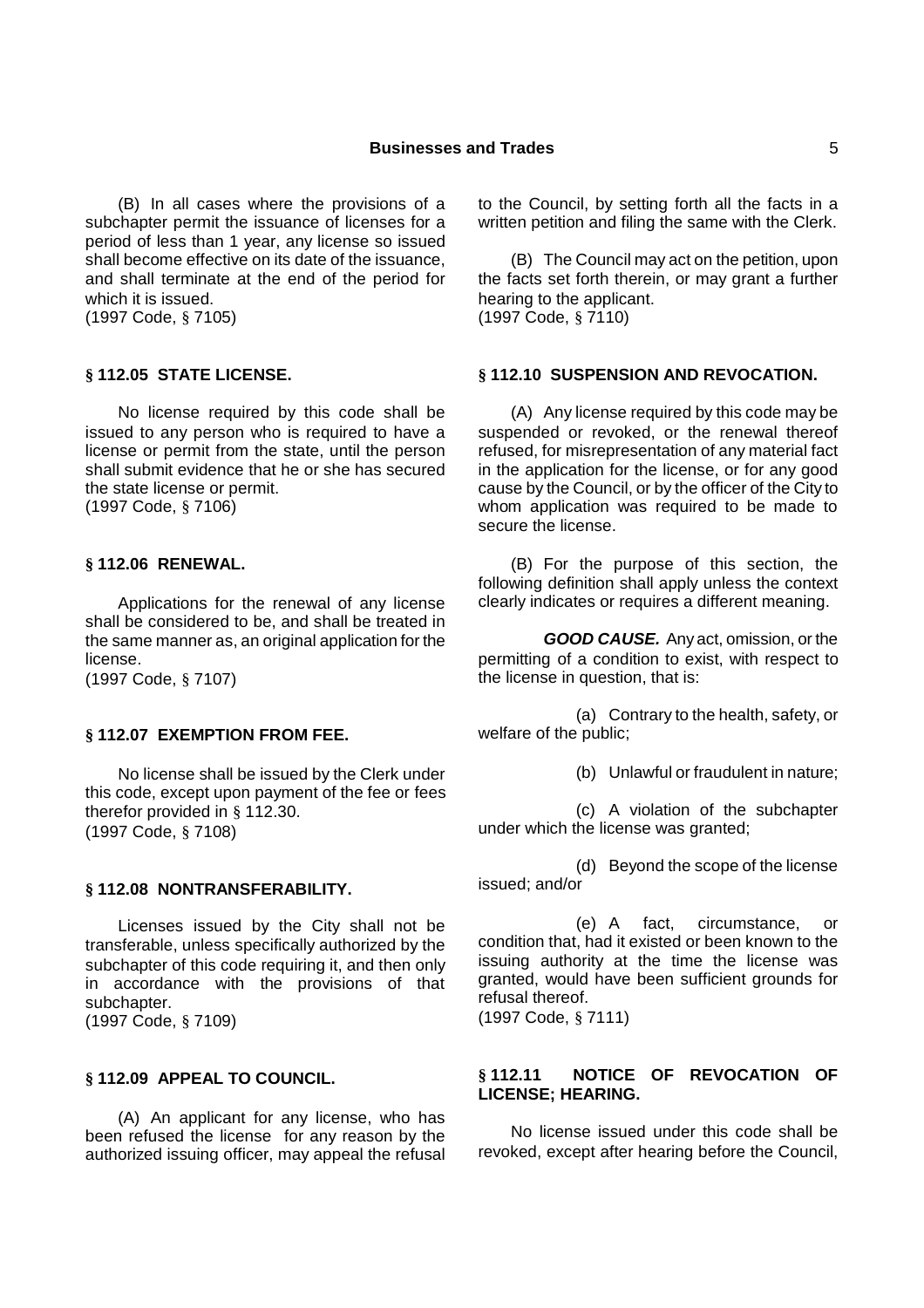following not less than 10-days' notice to the licensee, stating the time and place of the hearing and setting forth the reasons for revocation, which notice shall be given by the Clerk. (1997 Code, § 7112)

# **§ 112.12 MUST CARRY LICENSE.**

No person to whom a license has been granted shall fail to carry the license upon his or her person when engaged in the operation, conduct, or carrying on of the trade, profession, business, or privilege for which the license was granted; except where the trade, profession, business, or privilege is operated, conducted, or carried on at a fixed place or establishment. No person shall fail to produce any license granted by the City, when requested to do so by any City police or Health Officer, or by any person representing the issuing authority. (1997 Code, § 7113)

# **§ 112.13 RECORD OF LICENSES.**

The Clerk shall keep a record of all applications for licenses made under this chapter, indicating whether the license applied for in each case has been granted or withheld, and if withheld, the reasons therefor.

(1997 Code, § 7114)

# **§ 112.14 APPEAL.**

No person shall file any appeal or action in any court, by reason of the Clerk of Council failing to grant him or her a license or revoking his or her license, until he or she has complied with all the provisions of this subchapter. (1997 Code, § 7115)

#### *LICENSE FEES*

### **§ 112.30 SCHEDULE.**

No license shall be issued to any applicant unless he or she first pays to the City the amount required for the type of license desired, in accordance with the City Council Fee Schedule. (1997 Code, § 7201)

## *HAWKERS, PEDDLERS, AND SOLICITORS*

## **§ 112.45 DEFINITIONS.**

For the purpose of this subchapter, the following definitions shall apply unless the context clearly indicates or requires a different meaning.

*PEDDLER.* Any individual, whether a resident of the City or not, traveling either by foot or vehicle from place to place, carrying goods, wares, or merchandise, offering and exposing the same for sale, or making sales and delivering articles to purchasers. The word *PEDDLER* shall include the words "hawker" and "huckster."

*SOLICITOR.* Any individual, whether a resident of the City or not, traveling either by foot or vehicle from place to place, taking or attempting to take orders for the sale of goods, wares, or merchandise for future delivery, or for services to be furnished or performed in the future. This definition shall include any person who uses or occupies any building, structure, or other place in the City for the sole purpose of taking orders for future delivery.

(1997 Code, § 7301)

### **§ 112.46 LICENSE.**

It shall be unlawful for any peddler or solicitor to engage in the business within the City, except for the business district, without first obtaining a license as provided in this chapter; provided, however, that any individual selling or offering for sale only goods, wares, or merchandise that he or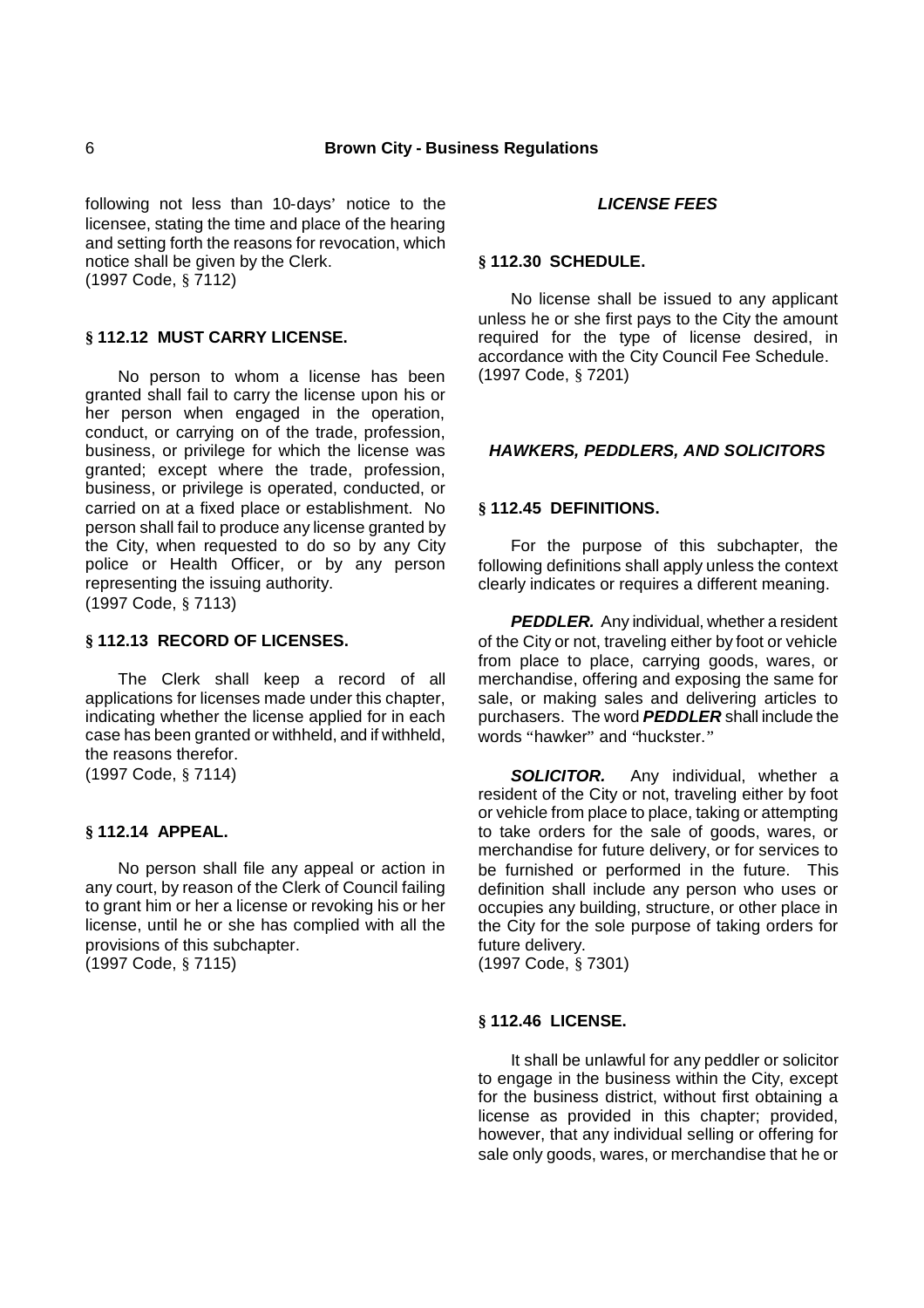she has grown, raised, or manufactured shall, after meeting all other requirements, be granted a license without payment of the fee required by § 112.30.

(1997 Code, § 7302) Penalty, see § 10.99

# **§ 112.47 EXHIBITION OF LICENSE.**

Peddlers and solicitors are required to exhibit their licenses at the request of any citizen. (1997 Code, § 7303) Penalty, see § 10.99

#### **§ 112.48 BOND OF SOLICITORS.**

Before being granted a license, every solicitor, who is not a resident of the City, or who is a resident of the City representing a firm whose principal place of business is located outside state, shall file with the Clerk a surety bond, approved as to form by the City Attorney, running to the City in the amount of \$500, conditioned that the solicitor shall fully comply with all provisions of City ordinances and state statutes regulating and concerning the solicitor's business, and guaranteeing to any citizen of the City that all money paid as down payment will be accounted for and applied according to the representations of the solicitor, and that the property purchased will be delivered according to the representations of the solicitor. Action of the bond may be brought in the name of the City, to the use or benefit of the aggrieved person.

(1997 Code, § 7304)

## **§ 112.49 INVITATION TO PREMISES.**

It shall be unlawful for any peddler or solicitor to enter a private residence or any premises upon which a private residence is located, for the purpose of engaging in his or her business, without first having been requested or invited to do so by the owner or occupant thereof.

(1997 Code, § 7305) Penalty, see § 10.99

### *TRANSIENT MERCHANTS*

### **§ 112.60 DEFINITION.**

For the purpose of this subchapter, the following definition shall apply unless the context clearly indicates or requires a different meaning.

*TRANSIENT MERCHANT.* Any person, whether a resident of the City or not, who engages in the temporary business of the retail sale and delivery of goods, wares, or merchandise within the City, and who, for the purpose of conducting the business, uses or occupies any lot, premises, building, room, or structure, including railroad cars; provided, however, that this definition shall not be construed to include merchants having regularly established places of business within the City, who make incidental sales or deliveries direct from railroad cars, or to persons making sales at any community fair, and; provided, further, that every person engaged in the retail sale and delivery of goods, wares, or merchandise shall be deemed to be engaged in carrying on a temporary business, until his or her inventory has been assessed for taxation in the City. (1997 Code, § 7401)

#### **§ 112.61 LICENSE.**

(A) It shall be unlawful for any transient merchant to engage in the business, without first obtaining a license as provided in this chapter; provided, however, that any person selling or offering for sale any goods, wares, or merchandise on behalf of, and solely for the benefit of, any recognized charitable or religious purpose shall, after meeting all other requirements, be granted a license without payment of the fee required by § 112.30.

(B) The license fee shall be refunded to any licensee who continues in the same business, as soon as his or her inventory has been assessed for taxes in the City; provided, however, that the fee shall not be so refunded until at least an equal amount has been paid to the City by the licensee, in taxes on the licensee's business property or in water charges for water furnished the licensee's place of business.